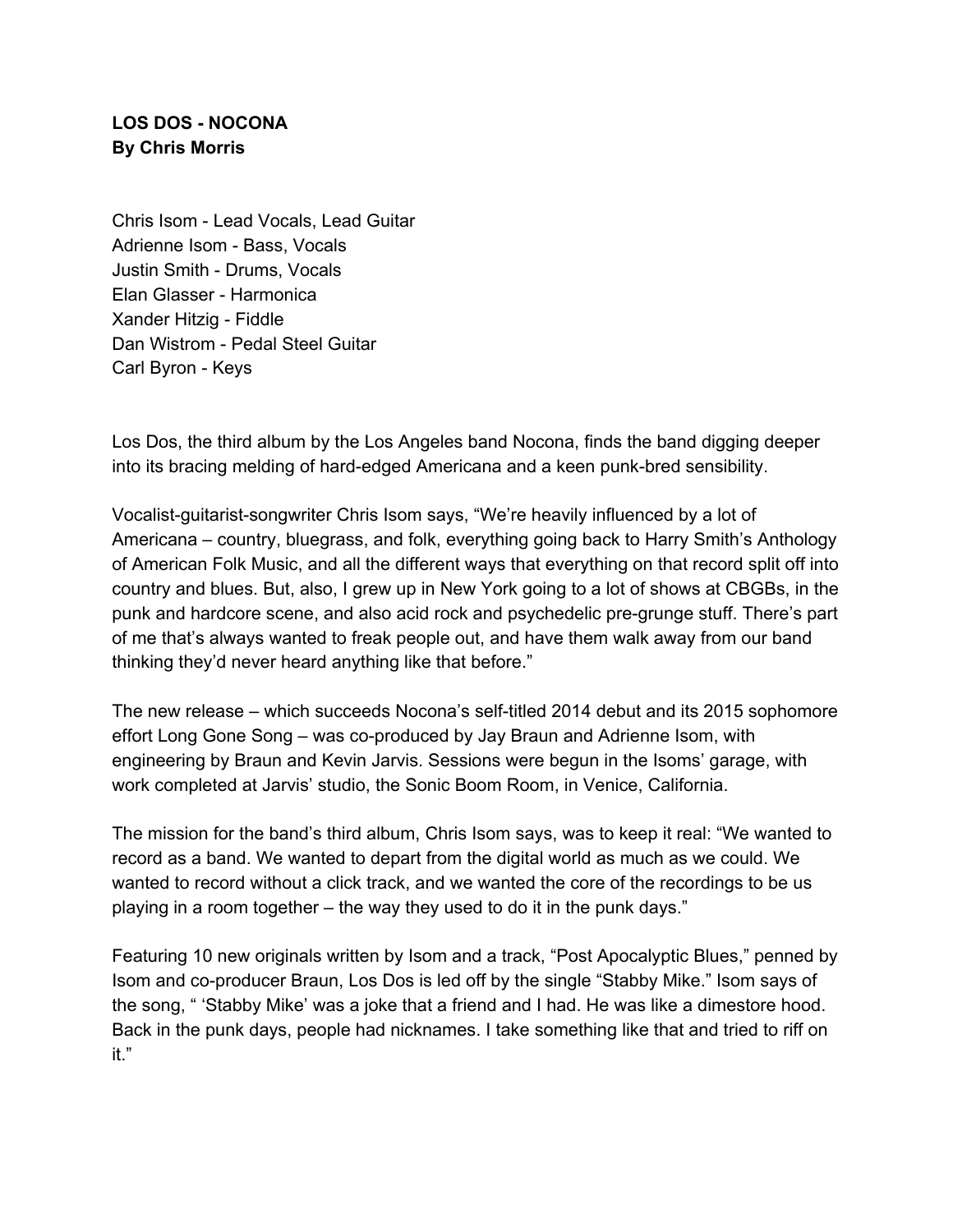He says of his songwriting philosophy, "I don't write narratives. I try to write things that will have some longer-term poetic value, that aren't tied to the times we're living in. I try not to indulge in confessional songs. There are a light voice and a dark voice – different voices in my head – and I try to create some dialogic poetry in the writing."

For some direction for the new recording, Isom – who grew up in New York, and played there with such acts as the garage unit Mooney Suzuki -- turned to his high school friend Braun.

"In New York, Jay played with a band called the Negatones, who were a pretty heavy punk outfit," Isom says. "He ran a really great recording studio in Williamsburg called Melody Lanes for years. We know where each other are coming from, in terms of what I'm going for. Jay had always been saying, 'Let's do a record, let me come out there, I've got some ideas for how you can approach things a little differently.'

"Adrienne was really all about recording in the garage, too, and rejecting some of the way we'd been doing it. Previously we recorded our music in raw sessions, and then we'd take those into a big studio. On this, we recorded everything live. We wanted to be really organic."

Nocona's music reflects Isom's eclectic ear. He says, "There are certain bands that have never gone out of my playlist: the 13th Floor Elevators, the Kinks, the Sonics, Link Wray. When I was in 7th grade, my cousins in Texas turned me on to the Minutemen and fIREHOSE and Can and the bands that were on the Nuggets boxed set, and also ZZ Top and Mississippi John Hurt and Elizabeth Cotton and Townes Van Zandt. Of course I love all the California country stuff, the bands that played the Palomino in North Hollywood. It's all over the place."

While working in New York, Isom met his wife-to-be, who is a native Angeleno. "Adrienne turned me on to X and some of the L.A. bands," he says, "and that opened my eyes to the crazy aesthetic of L.A. One of the fascinating things about L.A. punk rock was that it was so much more engaged in rock 'n' roll and the blues and country."

The Isoms – who played in New York, Austin, and Toronto before finally relocating to Los Angeles -- founded Nocona as a successor to their previous L.A. group, Paladino, with former Old Californio drummer Justin Smith, who like them worked regularly at the Grand Ole Echo, the city's Sunday roots music showcase.

"Justin and I hit it off really well," Chris says, "because we have the same garage rock backgrounds, but we also like a lot of the Americana stuff. He's really a much more encyclopedic store of music than I am."